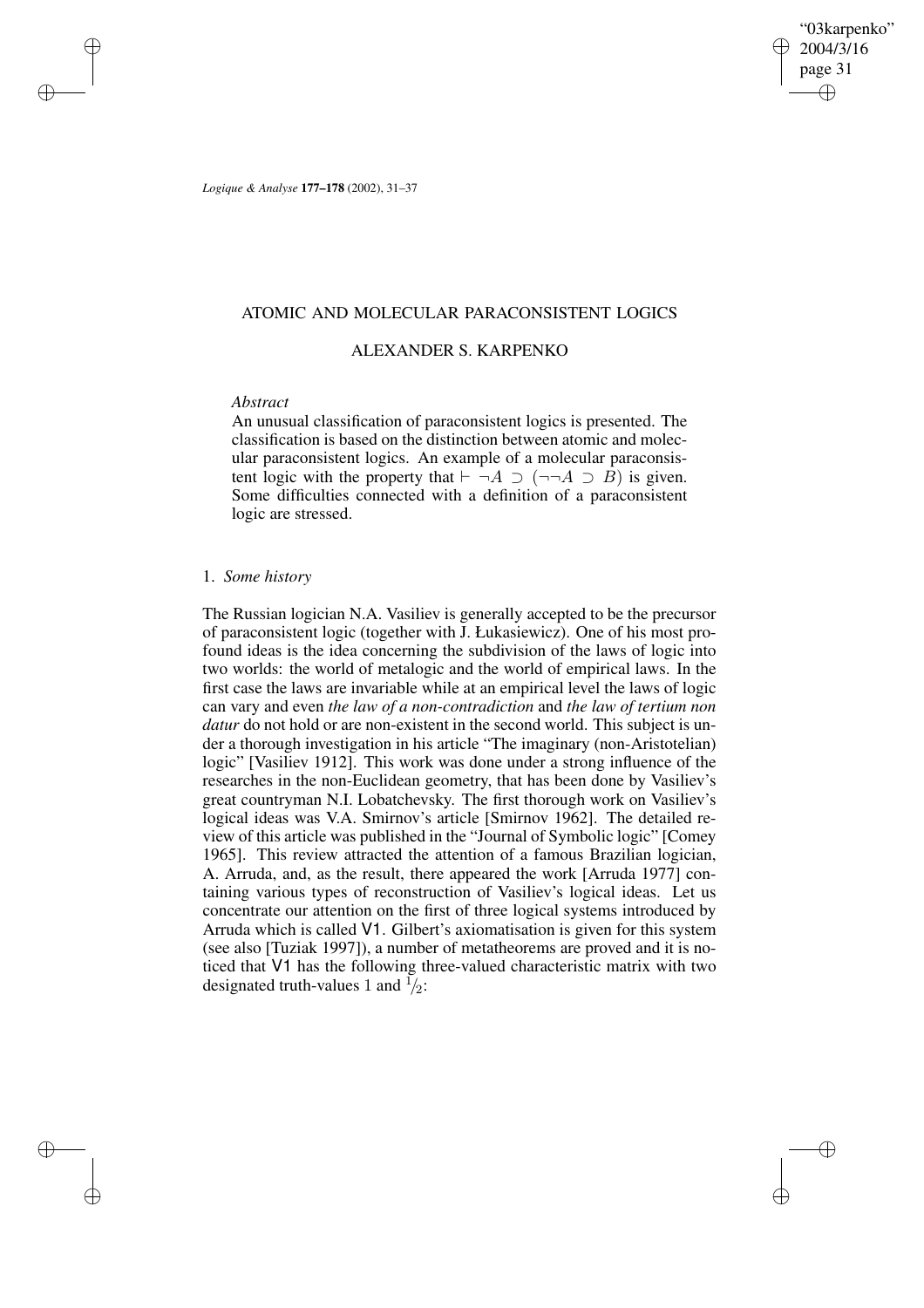✐

✐

32 ALEXANDER S. KARPENKO

| $\boldsymbol{x}$ | $\neg x$ |    | 71            | ′2 |               |   |               | $\overline{2}$ | 0        |
|------------------|----------|----|---------------|----|---------------|---|---------------|----------------|----------|
| 1                |          |    | 1             |    |               |   | 1             |                | 0        |
| $\frac{1}{2}$    |          |    | $\frac{1}{2}$ | 1  | O             |   | $\frac{1}{2}$ | 1              | 0        |
|                  | 1        |    |               | 1  | 1             |   |               |                | $\Omega$ |
|                  |          |    |               |    |               |   |               |                |          |
|                  |          | '2 |               |    | =             |   | 2             |                |          |
| 1                |          |    | 1             |    | 1             |   |               |                |          |
| $\frac{1}{2}$    | 1        |    | 1             |    | $\frac{1}{2}$ | 1 | 1             |                |          |
|                  |          |    |               |    |               |   | 0             |                |          |

2. *Definition of paraconsistent logic* (see [Priest 2002])

The major impetus for the invention of paraconsistent logic has always been the thought that in certain circumstances we may be in a situation where our theory is inconsistent, and yet where we are required to draw inferences in a sensible fashion. Let  $\vdash$  be any relationship of logical consequence. Call it *explosive* if it satisfies the condition that for all A and B,  $\{A, \neg A\} \vdash B$ , *ex contradictione quodlibet* (ECQ). Both classical and intuitionistic logics (and also Łukasiewicz's many-valued logics) are explosive. Clearly, if  $\vdash$  is explosive it is not a sensible inference relation in an inconsistent context, for applying it gives rise to *triviality* i.e. everything. Thus, a minimal condition for a suitable inference relation in this context is that  $\vdash$  must not be explosive. Such inference relationships, and the logics that have them, have come to be called *paraconsistent*.

## 3. *Sette's logic* P1

A. Sette [Sette 1973] constructed the logical calculus P1 which is obtained from the classical propositional calculus  $C_2$  (see [Kleene 1952]) when the axiom

$$
(A \supset B) \supset ((A \supset \neg B) \supset \neg A)
$$

is replaced by the axiom

$$
(\neg A \supset \neg B) \supset ((\neg A \supset \neg \neg B) \supset A).
$$

This logical system has the same characteristic matrix as Arruda's calculus V1.

✐

✐

✐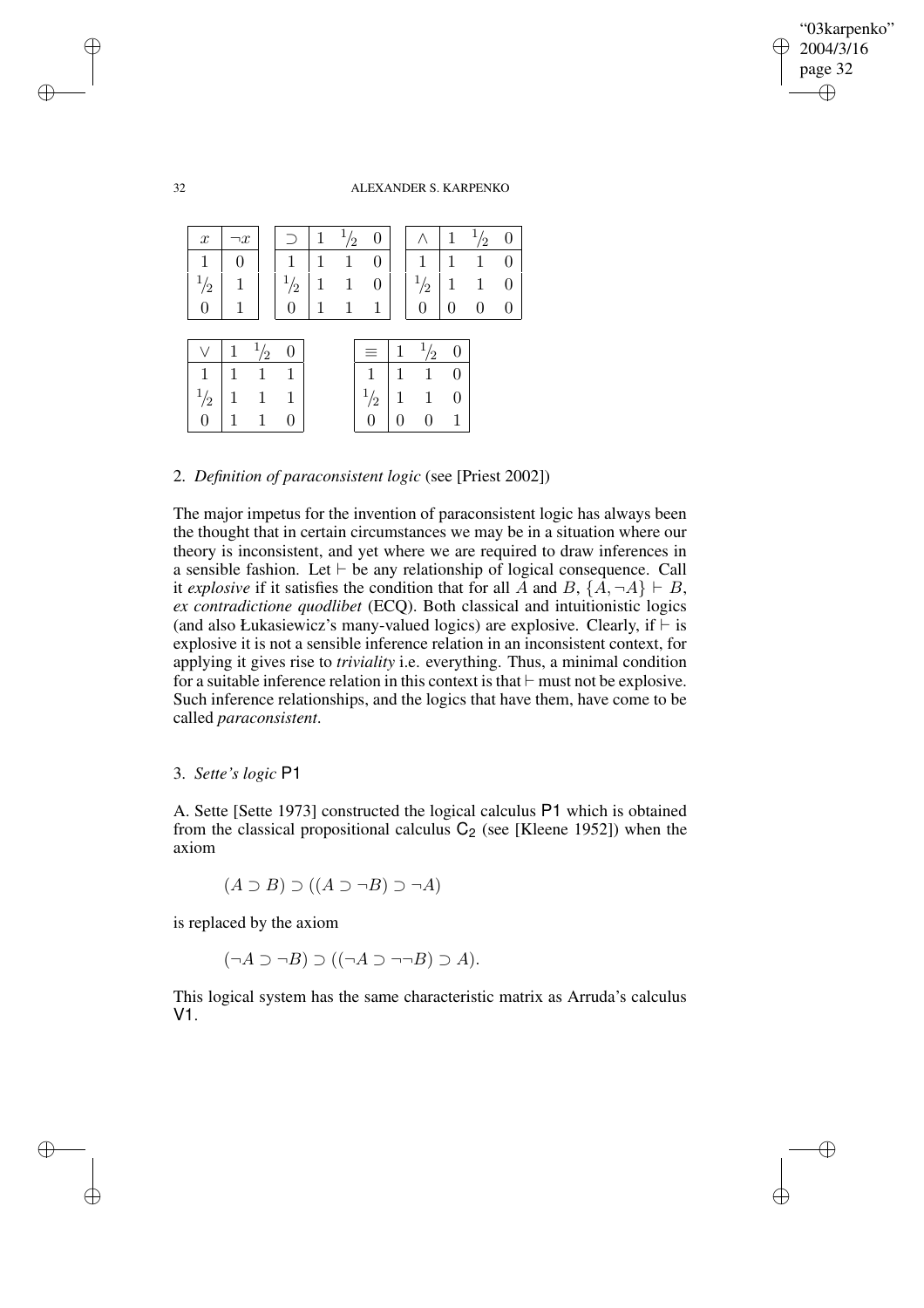For the first time such truth-tables appeared in [da Costa 1963], where these have been used for the refutation of some tautologies of  $C_2$  which do not hold in the paraconsistent logic of N.C.A. da Costa,  $C_1$ . See also [da Costa & Alves 1981], where P1 was called F. And finally P1 was independently found also by C. Mortensen in 1979, who called it  $C_{0,1}$  (see [Mortensen 1989, p. 299]).

Sette showed that logical connectives  $\land$ ,  $\lor$  and  $\equiv$  are defined by means  $\neg$ and ⊃:

$$
A \wedge B = (((A \supset A) \supset A) \supset \neg ((B \supset B) \supset B)) \supset \neg (A \supset \neg B),
$$
  
\n
$$
A \vee B = (A \supset \neg \neg A) \supset (\neg A \supset B),
$$
  
\n
$$
A \equiv B = (A \supset B) \wedge (B \supset A).
$$

There are several different axiomatizations of  $P1$  with initial connectives  $\neg$ and ⊃. See, for example, [Sette 1973] and [Loparic & da Costa 1986]. The most simple is the following [Sette & Alves 1996]

\n
$$
Ax1. \quad A \supset (B \supset A),
$$
\n

\n\n $Ax2. \quad (A \supset (B \supset C)) \supset ((A \supset B) \supset (A \supset C)),$ \n

\n\n $Ax3. \quad (\neg A \supset \neg B) \supset ((\neg A \supset \neg \neg B) \supset A),$ \n

\n\n $Ax4. \quad (A \supset B) \supset \neg \neg (A \supset B).$ \n

Inference rule: *modus ponens*.

### 4. *Properties of* P1

✐

✐

✐

✐

(1) P1 is a three-valued logical calculus (see above);

(2) P1 is maximal in the following sense: any extension of P1 by a new classical tautology gives classical propositional logic  $C_2$  [Sette 1973] (see also [Mortensen 1989, Theorem 5.4]).

(3) The matrix logic P1 is the combination of two three-valued isomorphs of  $C_2$ . Moreover, just these two isomorps are contained in Bochvar's threevalued nonsense logic  $B_3$  [Karpenko 2000].

(4) Although the logic P1 is paraconsistent, in 1997 Prof. E.K. Voijshvillo and Béziau [Béziau 1997] independently discovered that from  $\neg A$  and  $\neg\neg A$ follows B. It is easy to check that the formula  $\neg A \supset (\neg\neg A \supset B)$  is verified by the three-valued tables for  $\neg$  and  $\supset$  in P1. This formula in the form  $A \supset \neg A \supset (\neg \neg A \supset B)$  was already known to Łukasiewicz (see [Jaskowski 1948]). So, let us denote it as Luk. But Voijshvillo's result is much more stronger because only Ax 1 and Ax 3 with *modus ponens* are

"03karpenko" 2004/3/16 page 33

✐

✐

✐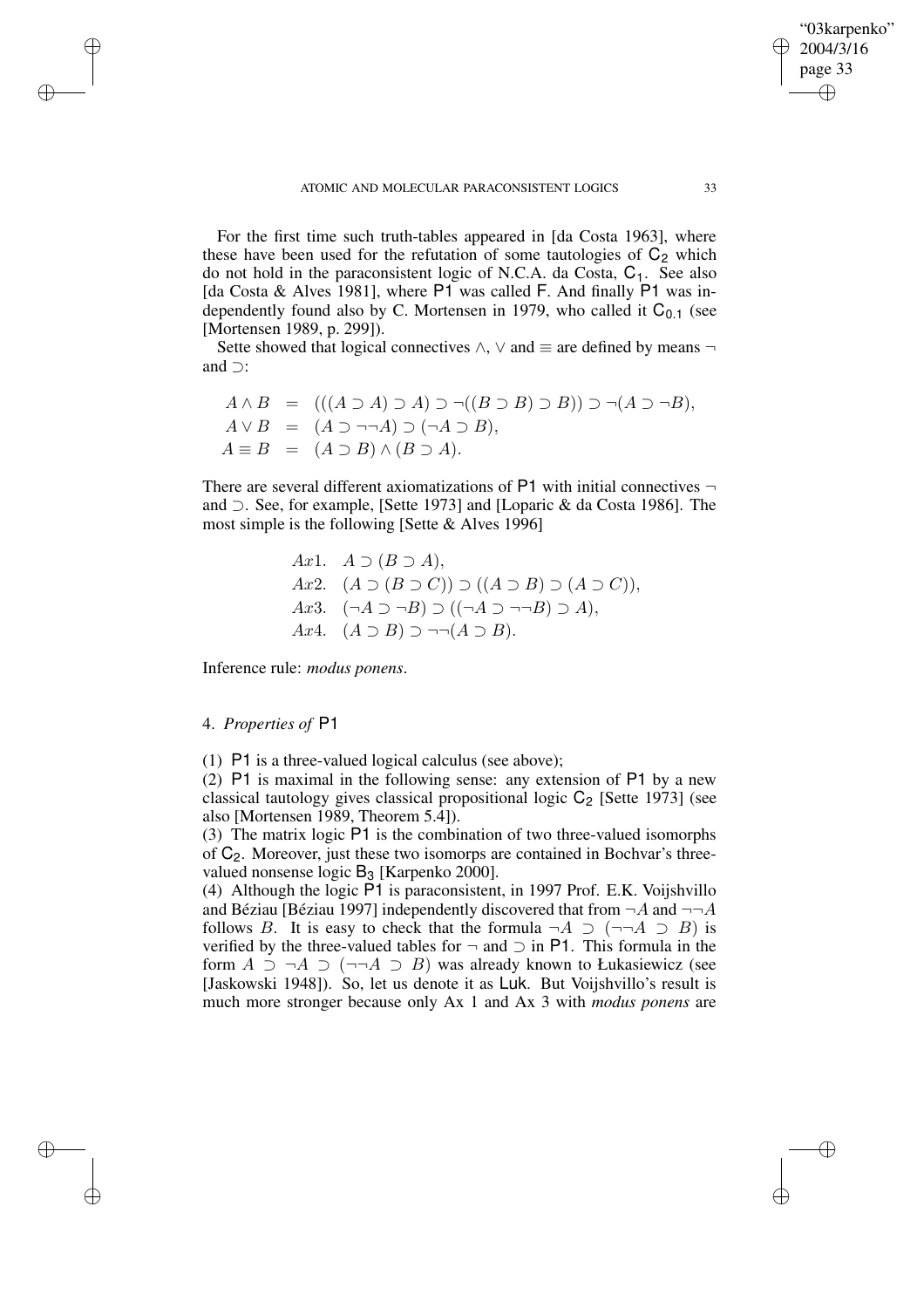### "03karpenko" 2004/3/16 page 34 ✐ ✐

✐

✐

#### 34 ALEXANDER S. KARPENKO

used to deduce B from  $\neg A$  and  $\neg \neg A$ . Note that formula Luk is verified in the four-valued logic V (see [Puga & da Costa 1988]), which also is a reconstruction of Vasiliev's ideas.

(5) Logic P1 is paraconsistent only for atomic formulas[Béziau 1997]. This follows immediately from the properties of truth-tables for P1.

## 5. *Atomic and molecular paraconsistent logics*

(1) L is an atomic paraconsistent logic if there is formula  $B$  that does not follow from p and  $\neg p$ , where p is propositional variable;

(2) L is a molecular paraconsistent logic if there are formulae A and B such that B does not follow from A and  $\neg A$ , where A, B are are molecular formulae.

There are four possible combinations:

(a) Logic L satisfies the definitions (1) and (2). This is true for most paraconsistent logics, for example N.C.A. da Costa's logics  $C_n$  [da Costa 1963], relevant logics [Anderson & Belnap 1975], etc;

(b) Logic L does not satisfy definitions (1) and (2). This is true, for example, for classical logic  $C_2$ , intuitionistic logic, Łukasiewicz's many-valued logics [Łukasiewicz & Tarski 1930], etc;

(c) Logic  $\mathsf L$  does not satisfy (1) but satisfies (2). It is easy to show that under some natural assumptions (rule of *modus ponens*, rule of adjunction, deduction theorem) there are no such logics;

(d) Logic L satisfies (1) but does not satisfy (2). This is true for Sette's logic P1.

## 6. *Molecular paraconsistent logic with property* Luk

Now we build a paraconsistent logic that satisfies definitions (1) and (2) and verifies the formula Luk. For this purpose let us take Łukasiewicz's threevalued logic [Łukasiewicz 1920] in which the negation  $\sim$  (involution) is replaced by Sette's negation  $\neg$ , conjunction  $\land$  is  $min(x, y)$ , disjunction  $\lor$  is  $max(x, y)$ . Łukasiewicz's implication  $\rightarrow$  is defined in the following way:

|          |               | ∕ |  |
|----------|---------------|---|--|
| 0        |               |   |  |
| ÷.<br>/2 | $\frac{1}{2}$ |   |  |
| ∗        |               |   |  |

✐

✐

✐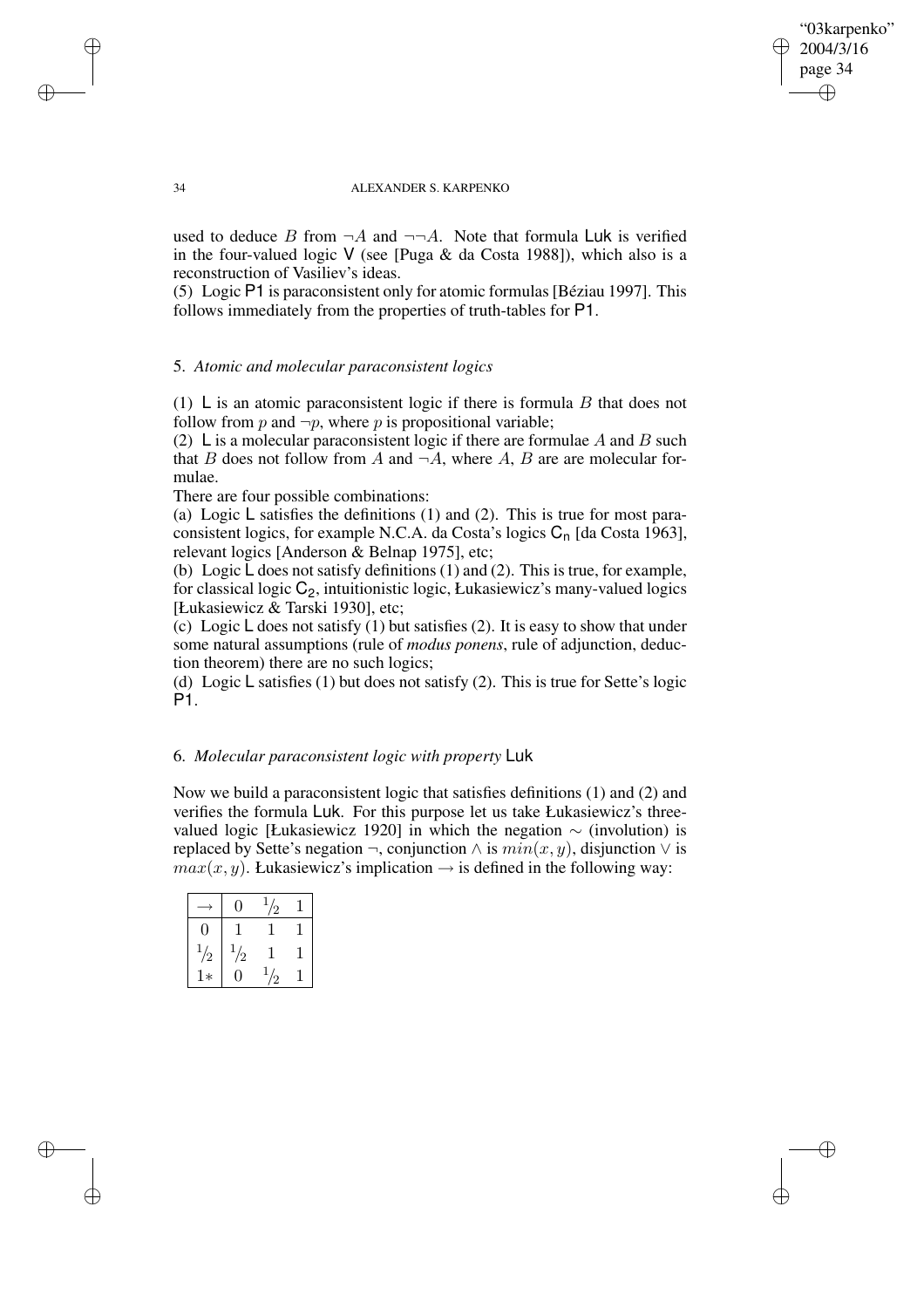#### ATOMIC AND MOLECULAR PARACONSISTENT LOGICS 35

# 7. *Difficulties connected with the definition of paraconsistency*

✐

✐

✐

✐

Since we have derivations  $\neg A$ ,  $\neg\neg A \vdash B$  and  $A$ ,  $\neg A \vdash \neg B$  in some paraconsistent logics it is necessary to introduce restrictions for the rejection of the principle ECQ. The last derivation holdsin Johanson's minimal logic [Johanson 1936]. Therefore one might try to use a stronger constraint, for instance: for no syntactically definable class of sentences (for example, negated sentences) Σ, do we have  $A, \neg A \vdash \beta$ , for all  $\beta \in \Sigma$  [Priest 2002]. Further attempts to tighten up the definition of a paraconsistent logic along this line can be found in [Urbas 1990].

Now let us return to Sette's logic P1. Since this logic is atomic paraconsistent, some logicians do not take into account the derivation  $\neg A$ ,  $\neg\neg A \vdash B$ . But in virtue of the discovery of the molecular paraconsistent logics with property Luk the problem of the definition of paraconsistency arises again. Along this line D. Batens suggests to restrict this notion: a logic with the formula Luk is not strictly paraconsistent, i.e. for some  $A$ ,  $B$  is derivable from  $A$  and  $\neg A$ . On the other hand, E.K. Voijshvillo suggests to generalize the notion of paraconsistency: a logic is paraconsistent, if there is no finite set of formulas from which an arbitrary formula  $B$  is derivable in this logic.

It seems that the question what a paraconsistent logic is, remains a challenging open problem.

> Department of Logic Institute of Philosophy The Russian Academy of Science E-mail: askarp@online.ru

## REFERENCES

- [Anderson A.R. & Belnap N.D., jr. 1975] *Entailment: The logic of relevance and necessity*, Vol. 1. Princeton.
- [Arruda A.I. 1977] On the imaginary logic of N.A. Vasiliev, in: *Non-Classical Logics, Model Theory and Computability*, North-Holland, Amsterdam, pp. 3–24.
- [Béziau J.-Y. 1997] What is paraconsistent logic?, Relatorios de Pesquisa e Desenvolvimento, Dezembro (Preprint 50/97).
- [Comey D.D. 1965] Review of V.A. Smirnov 1962, *The Journal of Symbolic Logic* 30, pp. 368–370.
- [Costa N.C.A. da 1963] Calculus propositionnels pour les systèmes formels inconsistants, *Comptes Rendus Acad. Sci.* 257, pp. 3790–3792.

"03karpenko" 2004/3/16 page 35

✐

✐

✐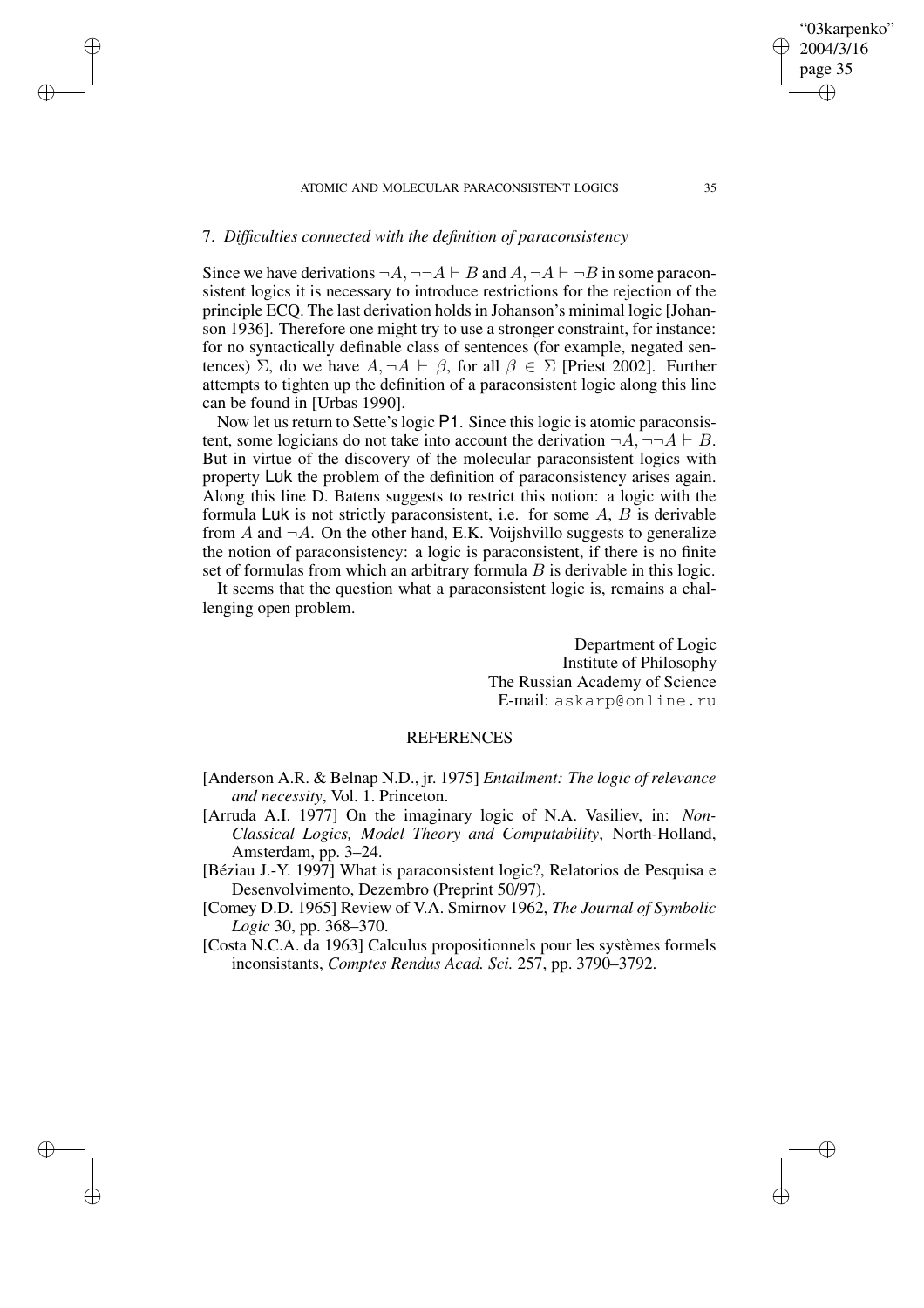### "03karpenko" 2004/3/16 page 36 ✐ ✐

✐

✐

#### 36 ALEXANDER S. KARPENKO

- [Costa N.C.A. da & Alves E.N. 1981] Relations between paraconsistent logic and many-valued logic, *Bulletin of the Section of Logic* 10, pp. 185–191.
- [Jaskowski S. 1948] Rachunek zdan´ dla systemov dedukcyjnych sprzecznych, *Studia Societatis Scientiarum Torunensis* 1, N 5, Sectio A (English translation: Propositional calculus for contradictory deductive systems, *Studia Logica* 24 (1969), pp. 143–157).
- [Johansson I. 1936] Der Minimalkalkalkül, ein reduzierter intuitionistischer Formalismus, Compositio Mathematicae 4, pp. 119–136.
- [Karpenko A.S. 2000] Maximal paraconsistent logic: the combination of two three-valued isomorphs of classical propositional logic, in: *Frontiers of Paraconsistent Logic* (eds. D. Batens *et al.*). King's College Publications. London.
- [Kleene S.C. 1952] *Introduction to Metamathematics.* N.Y.
- [Loparic A. & N.C.A. Costa da 1986] Paraconsistency, paracompleteness and induction, *Logique et Analyse* 113, pp. 73–80.
- [Łukasiewicz J. 1920] O logice trojwartociowey, *Ruch Filozoficzny* 5, s. 170– 171. (English translation: On three-valued logic, in: Łukasiewicz J. *Selected works.* Warszawa, 1970, pp. 87–88).
- [Łukasiewicz J. & Tarski A. 1930] Untersuchungen über den Aussagenkalkül, *Comptes rendus de la Société des Sciences et des Lettres de Varsovie* 23, pp. 1–21. (English translation: Investigations into the sentential calculus, in: Łukasiewicz J. *Selected works.* Warszawa, 1970, pp. 131–152).
- [Mortensen C. 1989] Paraconsistency and C1, in: *Paraconsistent logic: Essays on the inconsistent* (eds. G. Priest, R. Routley, J. Norman). Philosophia Verlag. München, pp. 289–305.
- [Priest G. 2002] Paraconsistent logic, in: *Handbook of Philosophical Logic.* Vol. 6 (eds. D. Gabbay, F. Guenthner). Kluwer Academic Publishers. Dordrecht. 2nd ed.
- [Puga L.Z. & N.C.A. da Costa 1988] On the imaginary logic of N.A. Vasiliev, *Zeitschrift für mathematische Logic und Grundlagen der Mathematik* 34, pp. 205–211.
- [Sette A.M. 1973] On propositional calculus P1, *Mathematica Japonica* 16, pp. 173–180.
- [Sette A.M. & Alves E.H. 1996] On the equivalence between some systems of non-classical logic, *Bulletin of the Section of Logic* 25, pp. 68–72.
- [Smirnov V.A. 1962] Logical views of N.A. Vasiliev, in *Outlines of the History of Logic in Russia*, Moscow, pp. 242–257 (in Russian).
- [Tuziak R. 1997] Finitely many-valued paraconsistent systems, *Logic and Logical Philosophy* 5, pp. 121–127.

[Urbas I. 1990] Paraconsistency, *Studies in Soviet Thought* 39, pp. 343–354.

✐

✐

✐